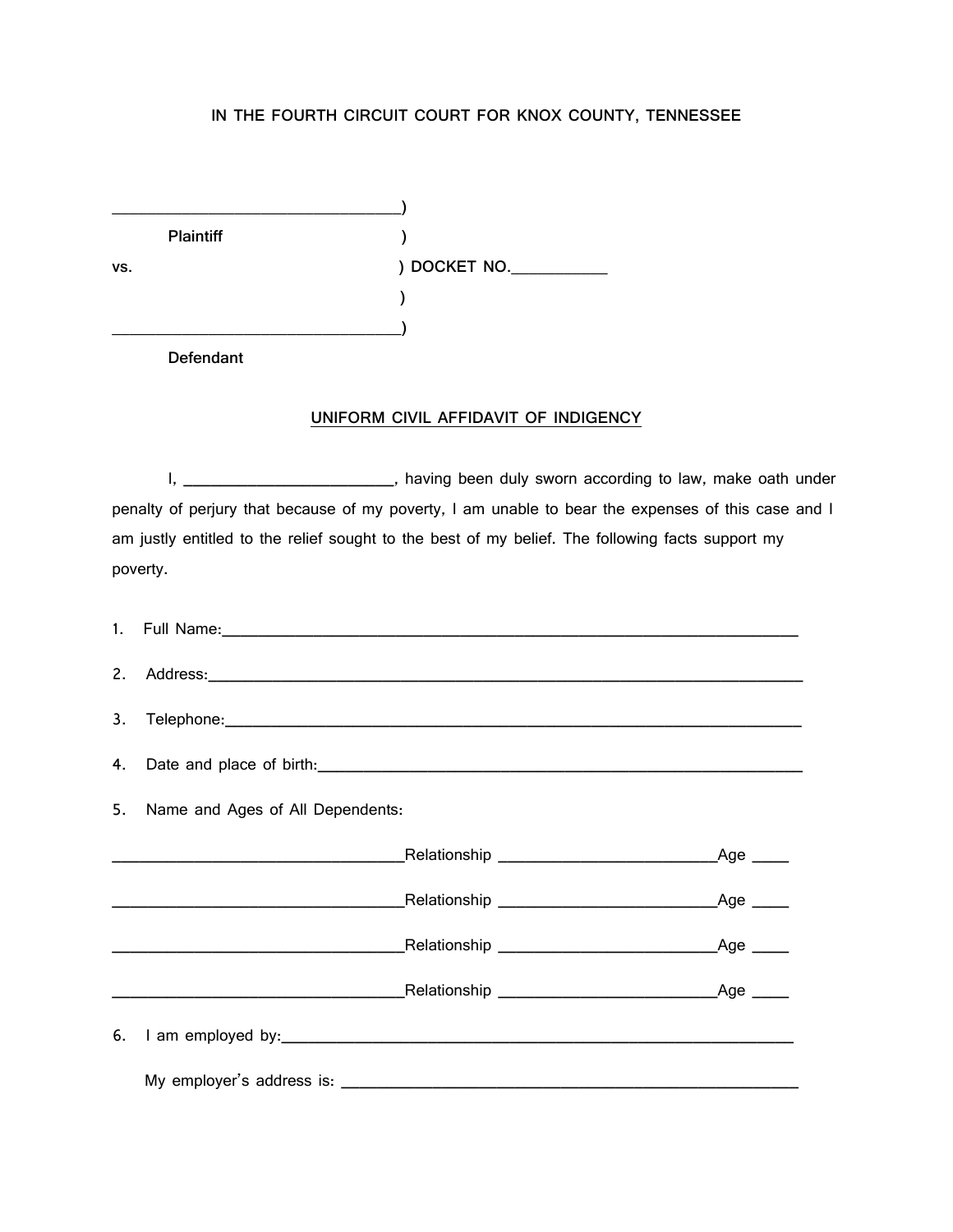My employer's telephone number is: \_\_\_\_\_\_\_\_\_\_\_\_\_\_\_\_\_\_\_\_\_\_\_\_\_\_\_\_\_\_\_\_\_\_\_\_\_\_\_\_\_\_

7. My present income from gainful employment, after federal income and social security taxes are

deducted is:

\$ \_\_\_\_\_\_\_\_\_\_\_\_ per week, OR \$\_\_\_\_\_\_\_\_\_ per month OR \$\_\_\_\_\_\_\_\_\_\_\_ per year.

8. I also receive (or expect to receive) money from the following

sources each month:

| <b>AFDC</b>       | \$<br>Unemployment        | \$     | Other | \$ |
|-------------------|---------------------------|--------|-------|----|
| SSI               | \$<br><b>Workers Comp</b> | ጦ<br>จ | Other | \$ |
| Retirement        | \$<br>Child suppt.        | จ      | Other | \$ |
| <b>Disability</b> | \$<br>Other               | \$     | Other | \$ |

Revised 7/26/13

9. My regular expenses on a monthly basis are:

| Rent/Mortgage     | $\sim$        | Cell Phone/Telephone \$____________ |                                      |
|-------------------|---------------|-------------------------------------|--------------------------------------|
| Groceries         | $\frac{1}{2}$ | School supplies                     | $\frac{1}{2}$                        |
| Electricity       | $\frac{1}{2}$ | Clothing                            | $\frac{1}{2}$                        |
| Water             | $\frac{1}{2}$ | Child care                          | $\frac{1}{2}$                        |
| Gas               | $\frac{1}{2}$ | Child support                       | $\frac{1}{2}$                        |
| Car Payment       | $\frac{1}{2}$ | <b>Medical and Dental</b>           | \$<br><u>and a strategic product</u> |
| Auto fuel         | $\frac{1}{2}$ | Other                               | $\sim$                               |
| 10. Assets I own: |               |                                     |                                      |
| Automobile        | \$            | (Fair market value)                 |                                      |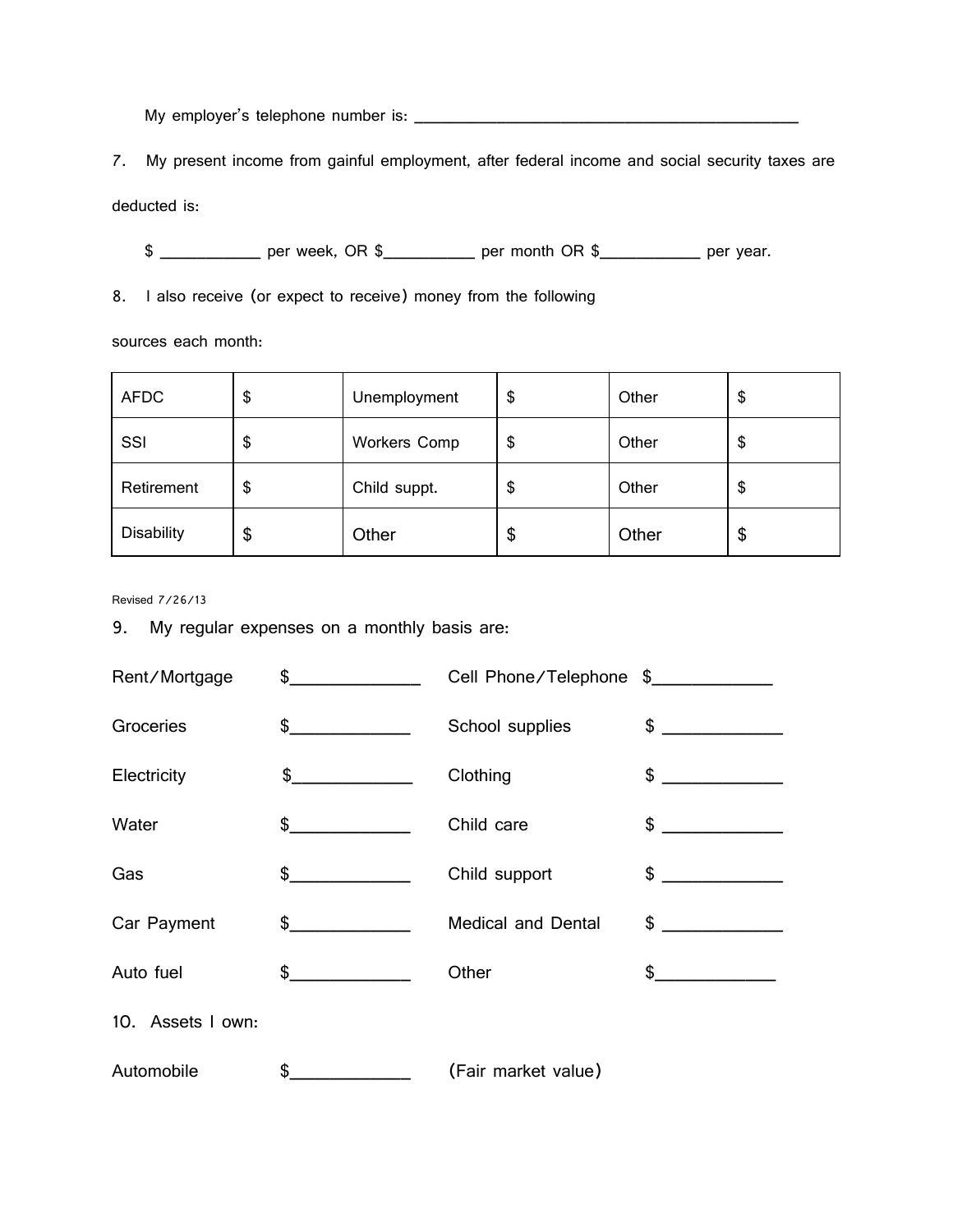| Checking/savings    | $\frac{1}{2}$ |                                                                 |               |
|---------------------|---------------|-----------------------------------------------------------------|---------------|
| House:              |               |                                                                 |               |
| Other:              | $\frac{1}{2}$ |                                                                 |               |
| 11. My debts are:   |               |                                                                 |               |
| Amount owed To Whom |               | Reason for Debt Payment                                         |               |
| \$                  |               | <u> 5 September - Johann Stein, amerikansk politik (* 1958)</u> |               |
| \$                  |               |                                                                 | $\mathsf{\$}$ |
| \$                  |               |                                                                 | $\frac{1}{2}$ |
| \$                  |               |                                                                 | \$            |

I declare under the penalty of perjury that the foregoing answers are true, correct and complete and that I am financially unable to pay the costs of this action.

Plaintiff/Defendant

\_\_\_\_\_\_\_\_\_\_\_\_\_\_\_\_\_\_\_\_\_\_\_\_\_\_\_\_\_\_\_

SWORN TO AND SUBSCRIBED BEFORE ME THIS THE \_\_\_\_\_\_ DAY OF

\_\_\_\_\_\_\_\_\_\_\_\_\_\_\_\_\_, 20\_\_\_\_.

DEPUTY CLERK

 $\overline{\phantom{a}}$  ,  $\overline{\phantom{a}}$  ,  $\overline{\phantom{a}}$  ,  $\overline{\phantom{a}}$  ,  $\overline{\phantom{a}}$  ,  $\overline{\phantom{a}}$  ,  $\overline{\phantom{a}}$  ,  $\overline{\phantom{a}}$  ,  $\overline{\phantom{a}}$  ,  $\overline{\phantom{a}}$  ,  $\overline{\phantom{a}}$  ,  $\overline{\phantom{a}}$  ,  $\overline{\phantom{a}}$  ,  $\overline{\phantom{a}}$  ,  $\overline{\phantom{a}}$  ,  $\overline{\phantom{a}}$